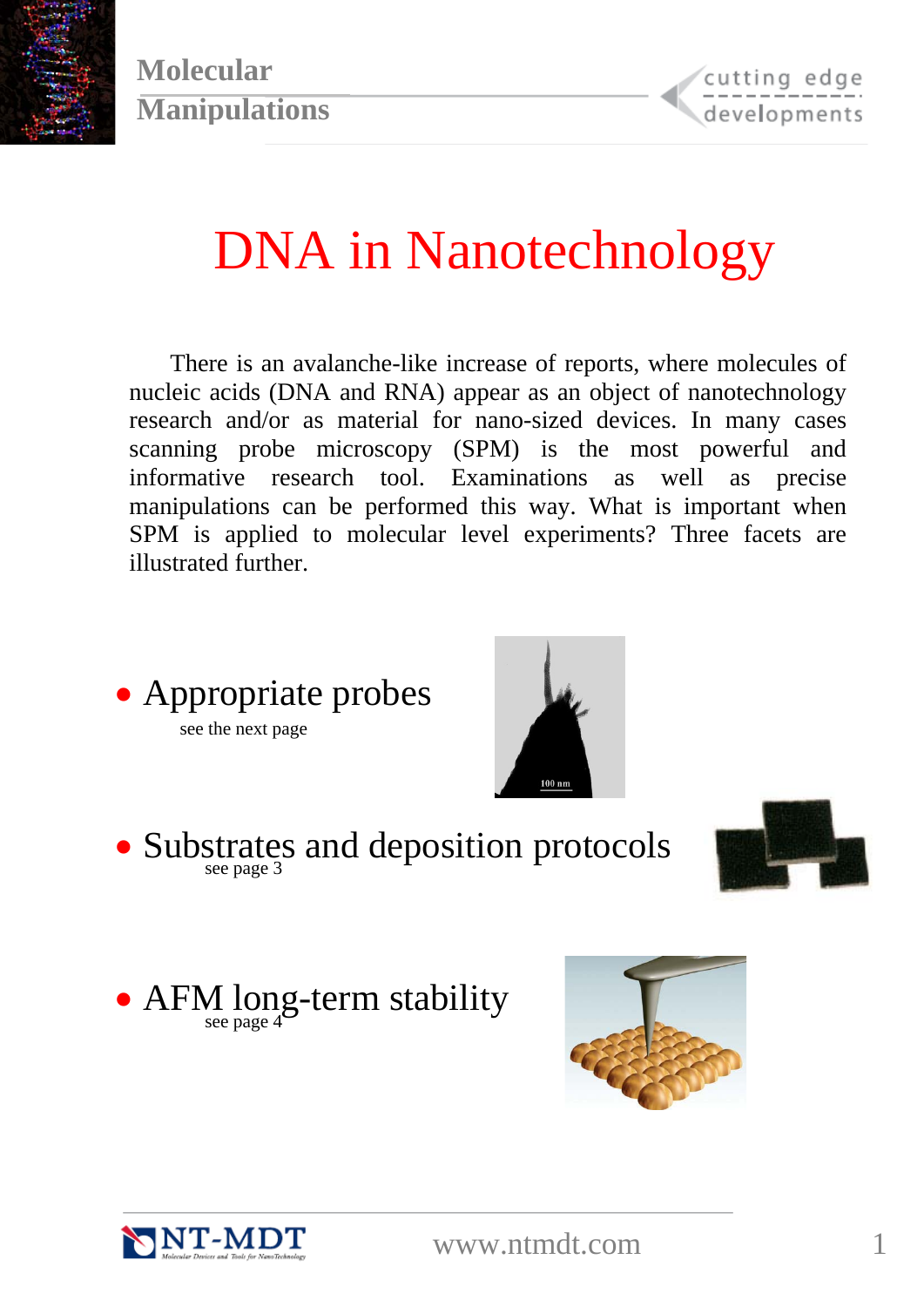

### Probe sharpness determines resolution



Tiny features of the relief can not be detected if the probe tip radius is too large. When imaged with conventional probe, the width of the DNA molecule is 10-20 nm usually, while real strand diameter is about 2 nm. Here are shown short poly(dG)–poly(dC) DNA fragments deposited on modified HOPG (see below). Small unwound single-strand fragments can be seen (bold arrow on the scan) and even helical pitch of the DNA molecule can be resolved (thin arrows) with a sharp enough tip (like DLC probe tip shown on the inlet). See comprehensive discussion on sub-molecular imaging in "Highresolution atomic force microscopy of duplex and triplex DNA molecules" Klinov D. et al. *Nanotechnology* (2007), V18, N22, p.225102.

#### Related info:

[Whisker-type sharp AFM probes](http://www.ntmdt-tips.com/catalog/wt.html)



1 micron-long Whisker tip grown on silicon probe apex provides extremely high aspect ratio, tip radius is about 10 nm.

[Super-sharp DLC AFM probes](http://www.ntmdt-tips.com/catalog/dlc/products.html)



Tip from diamond-like carbon (DLC) grown on the probe apex is shorter and much sharper (tip radius  $\sim$ 1 nm).



<www.ntmdt.com>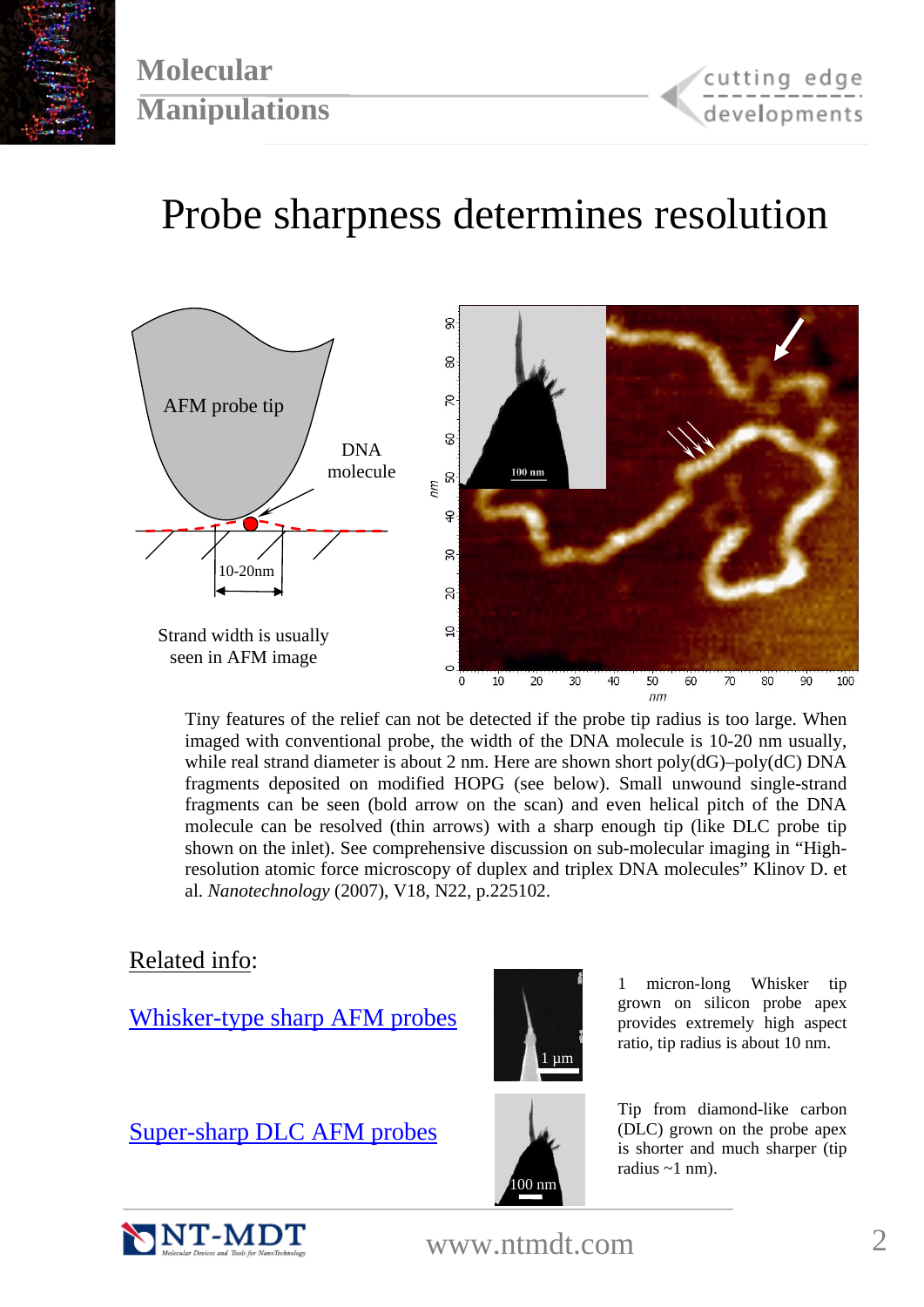

## DNA deposition: substrates and procedures

• Binding to mica surface via inorganic cations





DNA molecules (plasmid) were deposited onto mica surface from solution containing  $Mg^{2+}$ . Pre-treatment of mica by pure water increases density of surface negative charge (because of cations loss). Binding of DNA in this case is fast and strong, circular plasmid becomes compacted (A). Freshly cleaved surface has lower density of the negative charge, thus DNA binding is slower and lateral diffusion occurs during deposition (B).

• Binding to mica surface via organic molecules



Plasmid DNA deposited onto mica surface pretreated with APTES. The attachment occurs relatively fast.



• Binding to HOPG Plasmid DNA deposited<br>
Figure 2016 Plasmid DNA deposited<br>
Figure 300 Plasmid DNA deposited<br>
Plasmid DNA deposited onto HOPG surface pretreated with organic modifier  $(CH_2)_n(NCRH_2CO)_{m-}$ NH2. Attachment occurs relatively slow.

#### Related info:

[HOPG for SPM applications](http://www.ntmdt-tips.com/catalog/hopg.html)



Highly oriented pirolytic graphite has atomically smooth surface and can be cleaved many times like mica. In contrast HOPG surface is hydrophobic.

calibration of SPM device. Can be imaged both under liquid and in air.

[DNA molecules on mica](http://www.ntmdt-tips.com/catalog/test_s/products/DNA01.html) Test sample to be used in